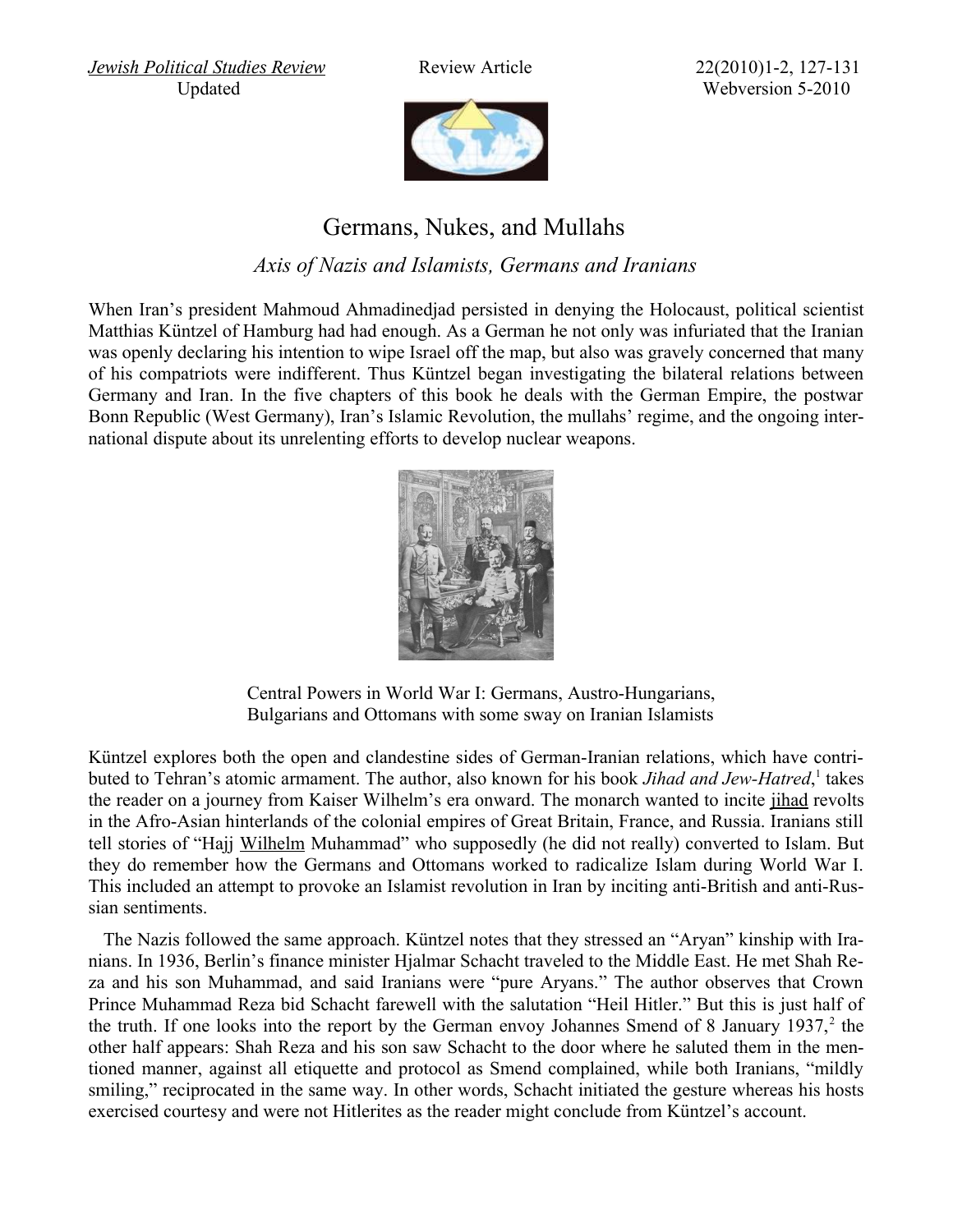However, the [Nazis](http://www.trafoberlin.de/pdf-dateien/Fritz Grobba Germany Middle  East.pdf) implemented a special policy in dealing with Muslims, portraying Hitler as a messiah who was already foreseen in the Qur'an. The Grand Mufti of Jerusalem Hajj Amin [al-Husaini](http://www.trafoberlin.de/pdf-Neu/Amin al-Husaini and the Holocaust.pdf) supported them from within. On four occasions since 1924, al-Husaini lived for some weeks in Tehran. According to his memoirs, he reached an agreement with Iranians in 1933 that Tehran would back Shiite Iranian groups of *mujahidun* fighters who worked with him in Iran and his policy in Palestine as well.<sup>3</sup> Indeed, in 1933 and 1937 Tehran raised the Palestinian issue in the League of Nations. Al-Husaini maintained good ties with Islamists in the Shahrastani clan and with Abd al-Qasim al-Kashani, and Nawwab Safawi of Tehran. The Sunni-Shia divide was no problem for them.



 Nawwab [Safawi](http://de.wikipedia.org/wiki/Navvab_Safawi) grew also in diverse networks of Amin al-Husaini's Islamists inside and outside Iran

Ultimately a foundation was laid for networks of ideological [kinship](http://www.trafoberlin.de/pdf-dateien/2009_04_19/Wolfgang G Schwanitz Sheik And Shoah.pdf) that are still palpable, helping foster a further jihadization of Islam and some of the specific Nazi strains in the new ideology of Islamism. [Islamists](http://www.trafoberlin.de/pdf-dateien/2010_01_19/Goetz Nordbruch Hitler in the Levant.pdf) have combined their policy of jihad with racist Jew-hatred.

Certainly, relations of true human friendship exist in culture, commerce, and other fields. But is there such a thing as friendship between states, as the book's subtitle suggests? In any case, that is not the author's concern. Instead Küntzel focuses on those commonalities between Germany and Iran that were and continue to be directed against Jews, Israel, and democracy. He names German entrepreneurs who, after the Islamic Revolution of 1979, helped the mullahs in their drive to acquire nuclear weapons. At the same time, he describes ayatollahs in Tehran who acted against their Iranian opponents in Europe. This includes the death threats against the novelist Salman Rushdie in 1989 and, three years later, the murder of four Iranian dissidents in Berlin's Mykonos restaurant.

Küntzel notes Iran's dependence on German technologies, arguing that this also represents an opportunity for leverage against the regime. For evil does not come from technical equipment but from political intentions. The author maintains that the usual concept of deterrence does not work with Tehran as it did regarding the Americans and the Soviets in the Cold War. Both Moscow and Washington valued life and survival; not so Iran's leadership with their apocalyptic vision. In 2001, former president Hashemi Rafsanjani said a nuclear strike against Israel would not be irrational even if many Muslims were to die in a counterstrike. Israel, said this ayatollah, would be annihilated whereas the Islamic world would only suffer damage.

## **Germany's Duty to Act**

One of Küntzel's key points is that if someone wants to die as a martyr, he will not be deterred. A death wish and enriched uranium, Holocaust denial and high tech, Shiite Mahdism and weapons-grade plutonium, go hand in hand. Küntzel asks whether or not Berlin will fulfill its obligation to prevent a second Holocaust and a nuclear arms race in the Middle East; in doing so he appeals to his government and his fellow citizens to act promptly.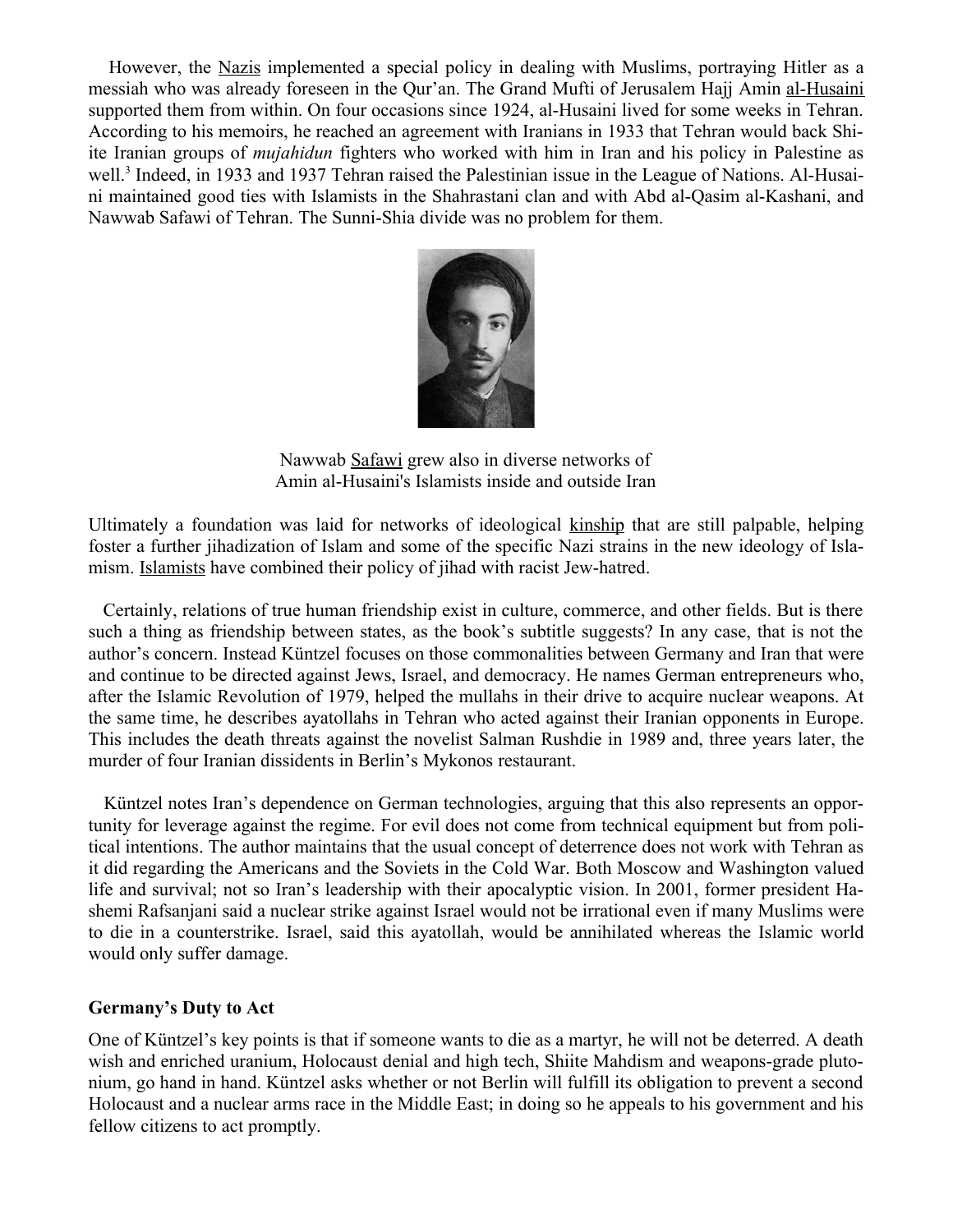Küntzel also has much to say, however, about the failures of politicians in Bonn; the book is basically a West German story. Although he notes in the preface that he concentrated on Bonn-Tehran relations during the Cold War, this represents a missed opportunity. Germany was divided, and the East Germans were very active in this context as well. As in many similar studies, certain major actions of the West German politicians in Bonn can be fully explained only by considering what was also transpiring in East Berlin. In the present case, this involves the more complex triangle of Bonn-Tehran-East Berlin; in this era there were two sides to the German coin, including with regard to the Middle East.

For example, in mid-1978 Shah Reza Pahlavi came to visit the East German leader Erich [Honecker.](http://www.trafoberlin.de/pdf-dateien/2009_03_27/Wolfgang G Schwanitz German Kuwaiti Relations.pdf) At Humboldt University, a laudatory address for granting the Shah an honorary Doctor of Law degree had already been prepared. Secret-service chief Erich Mielke had all routes to and from East Berlin blocked in an action dubbed "Coexistence." His agents drew double duty to shadow dissidents. The town of Dresden in the south had to cancel a beloved soccer game so as to ensure the sightseeing Shah's safety. Yet, behind the Shah's back, East Berlin followed the Kremlin in playing the game both ways: it cultivated political Islam, thus supporting the still-exiled Ayatollah Khomeini. Indeed, this ayatollah had grown so powerful that the Shah was unable to shake hands with Honecker as planned: a storm of unrest was brewing in Iran and on short notice the Shah had to cancel the trip. He was soon swept away, of course, by Khomeini's Islamic Revolution.



 1983 cover of Khomeini's book *The Islamic State* as edited in East Berlin which includes his lectures given in Najaf in January and February of 1970

## **A "Peace" without Jews**

Beyond the issue of Bonn-Tehran relations, it needs to be asked to what extent Bonn's Iranian policy was actually independent and how the United States and NATO swayed key West German politicians. From 1974 to 1977, a time framed by two Indian nuclear tests, Washington reassessed and revised its nuclear policy toward India, Pakistan, and the region. A 1974 study by the U.S. National Security Council on nonproliferation policy concluded that India had accumulated plutonium for ten to fifteen bombs, while Pakistan was aiming for plutonium and reprocessing plants and was getting at least China's political assistance.<sup>4</sup> The outcome is now known. Clearly the Iranians, once the mullahs were in power, followed Pakistan's example in playing for time – and did so successfully.

At any rate, Iranian history and politics in relation to German empires and republics remains a wide open field for historians of the Middle East as well. As a political scientist, however, Küntzel has managed to offer the first overview of German-Iranian relations in the previous century. What he reveals is not always pleasant to contemplate. Küntzel notes that Ahmadinejad was thrilled about every successful step toward nukes, and that rarely has a regime declared its intentions so frankly. In contrast, Moscow reacted deceitfully when accused in the late 1940s of rapidly building a nuclear arsenal. Tehran, Küntzel maintains, does not seek stability but rather to change the regional order.